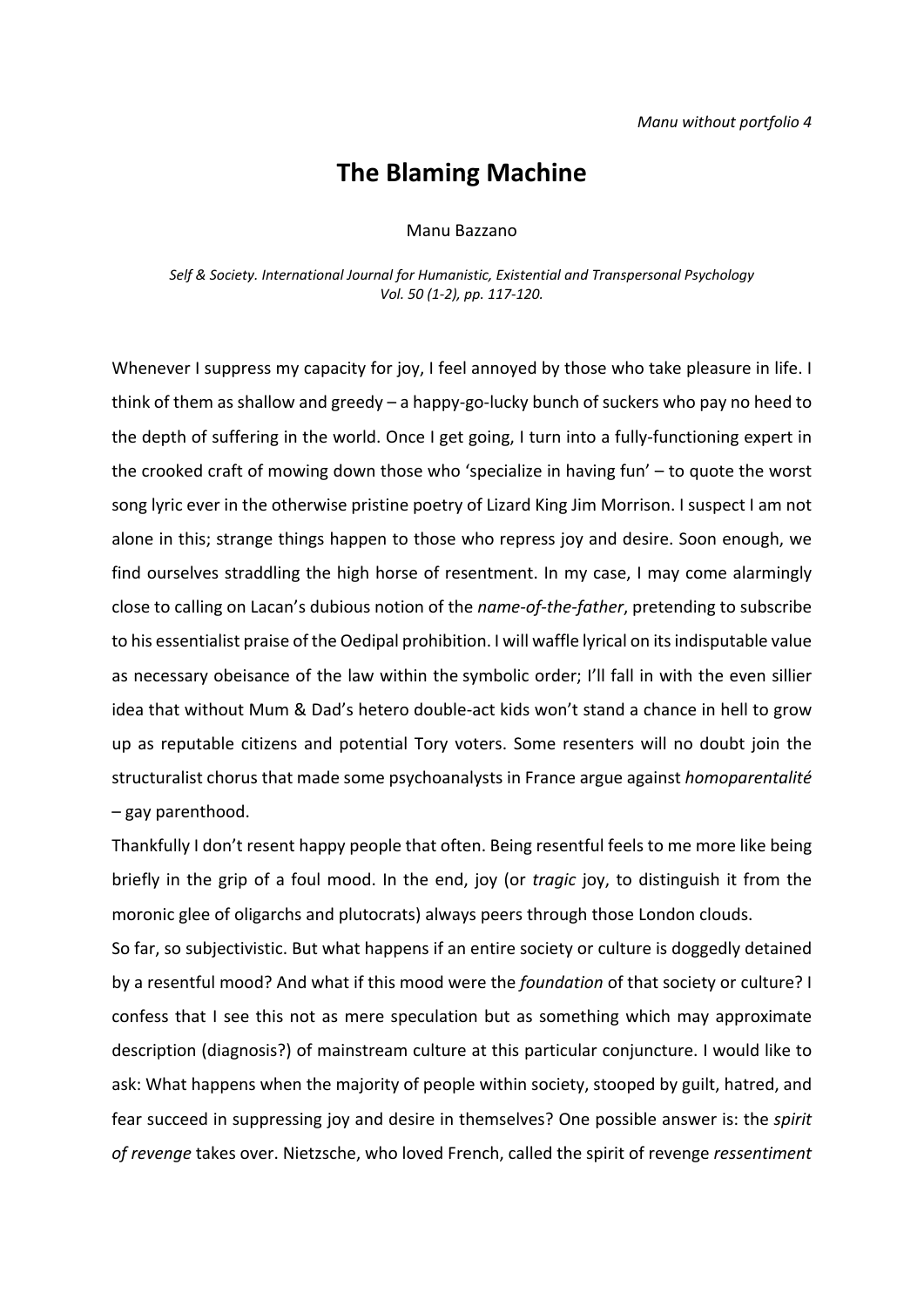(the two expressions are interchangeable). What is *ressentiment*? It is much more than mere 'resentment': to be animated by *ressentiment* is to nurture a stance of venomous denigration of life – to despise existence because it is found wanting, not 'moral' enough perhaps, not complying with one's narrow and all-too-human notions of unity, direction, and purpose.

\*

Normally it's easy to discern the spirit of revenge at work. Take for instance hatred of difference. Racism, sexism, homophobia, transphobia, contempt for the poor, the homeless, the exiles; fear of foreigners, strangers, and those who are different from 'us'. Consider the case of envy towards those who give the impression to be flourishing or are fairly content with their lot or seem to embody attributes we feel we lack. In these cases, the spirit of revenge represents a mean-minded state of being that wants others *not* to have what they have. It displays a sanctimonious worldview from which some of us feel authorised to apportion blame and dish out sanctions.

In all of the above, the workings of *reactive* forces is self-evident, given that these examples are to various degrees forms of defensiveness, of re-action against something appearing to threaten our shaky notions of identity and its retinue of knick-knacks and discreet charms, of delusions and ruddy hallucinations: property, propriety, the laughable belief in selfpossession and cognitive mastery. The popular, reactive version of identity now in vogue advertises a notion of an 'autonomous' self whose survival depends on a narrow set of uniformly servile choices: (a) become a consumer; (b) become a producer; (c) become a consumer/producer. No matter what we do, it ends up strengthening capitalism. What happened to the lofty promises of liberalism promoted by mainstream therapy culture (authenticity, independence, and self-actualizing in a safe environment)? They crumble miserably (with special effects and a cheesy soundtrack) under the pressure of a social apparatus dominated by the twin devils of competition and acceleration. Autonomy? Authenticity? In your dreams! This is growth totalitarianism, baby, the jovial diktat of acceleration.

The spirit of revenge is dominated by reactivity, and a genuinely critical theory and practice must be alert to whether active or reactive forces have taken hold of a particular entity – be it a person, an event, a political or cultural movement. An active force is affirming and liberating; it asserts and enjoys its difference. In contrast, a reactive force is merely utilitarian,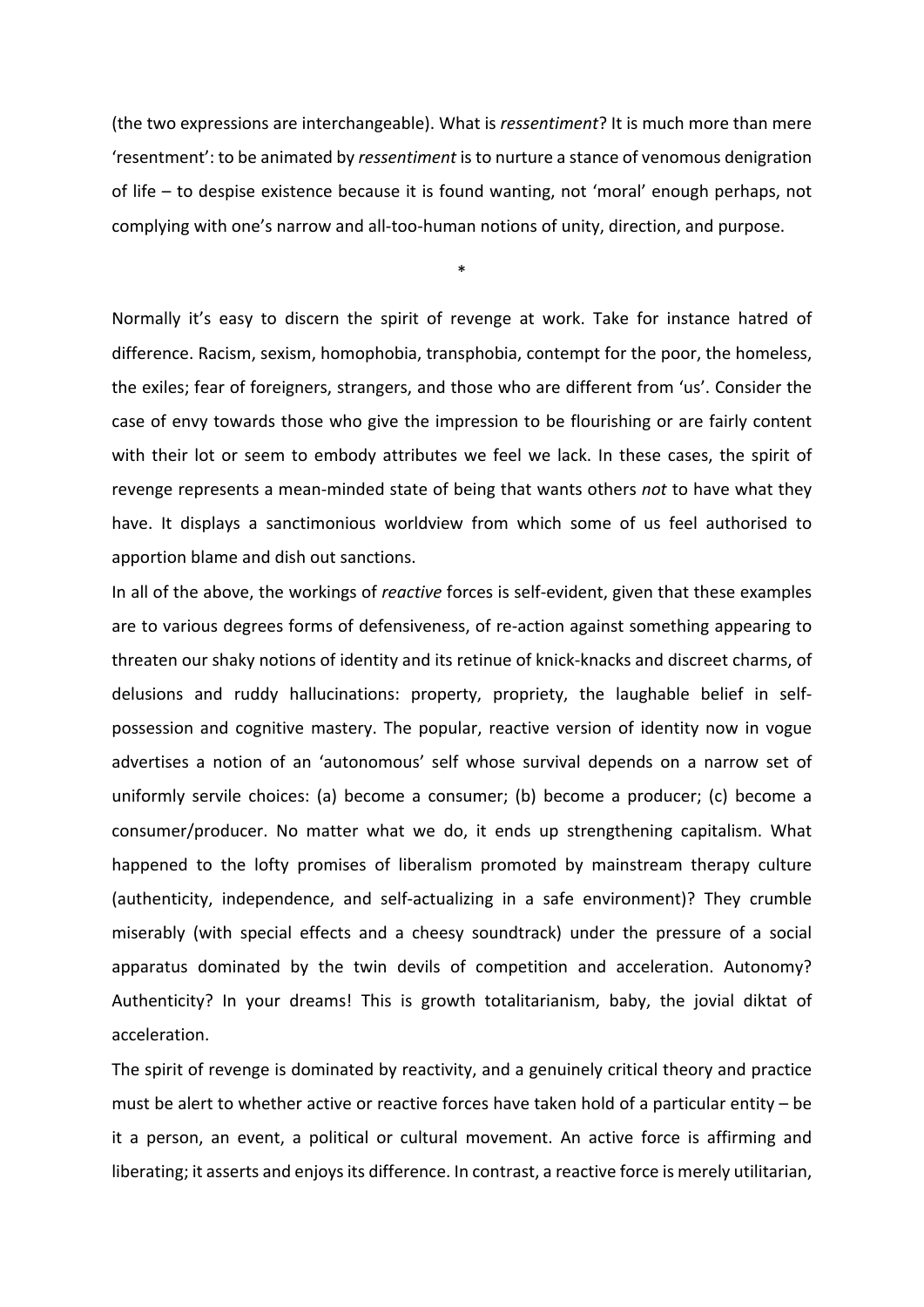adaptive; it rejects what the active force can do, turning it against itself. The consequences for us humans are disastrous: we become the laughingstock in the whole of creation, the only animals who turn against themselves in the name of a handful of silly ideas.

Sometimes it's hard to spot the spirit of revenge at work. Rapid changes in cultural perceptions and values mean that it will take hold of a variety of political expressions, *including* those with ostensibly progressive agendas. Like everything else, language mutates and travels alongside societal and political shifts. Corporate institutions will adopt the lingo of anti-sexism, antiracism and green-thinking while merrily perpetuating sexism, racism, and environmental pollution. Academic psychology may apply terms such as the *actualizing tendency* or *individuation* while curtailing the very space where these ideas can breathe.

Then there is the case of privately-run, self-governing organizations which may ostentatiously berate the patriarchy but end up supporting it in other ways. What these associations tend to ignore is how closely associated the patriarchy is with a generalized politics of *protection* and *regulation* and how ubiquitous these are in social policies. It does not matter whether we are contending with "the state, the Mafia, parents, pimps, police, or husbands – Wendy Brown writes – the heavy price of institutionalized protection is always a measure of dependence and agreement to abide by the protector's rule".<sup>1</sup> It is tempting to ask whether this feminist reading could be extended to professional bodies – say, in the world of therapy – which, for all the obeisance they exhibit to considerate, even feminist ethics (albeit watered-down to appease the Powers), are also prone to the very same patriarchal rule of thumb, founded on Rousseau's notion of civil slavery masquerading as communal ethics: "I know that oppressed people do nothing but boast without pause about the peace and repose they enjoy in their chains - he famously wrote - and that they call the most miserable slavery peace".<sup>2</sup> This is all the more disturbing when the protection afforded to the individual practitioner is next to nothing, something which may reveal the potentially fraudulent nature of the contract between the professional body and the practitioner.

\*

A more controversial instance of the above is the *#MeToo* movement. It is vital and longoverdue that misogyny dating back centuries is fiercely opposed and stamped out. Yet the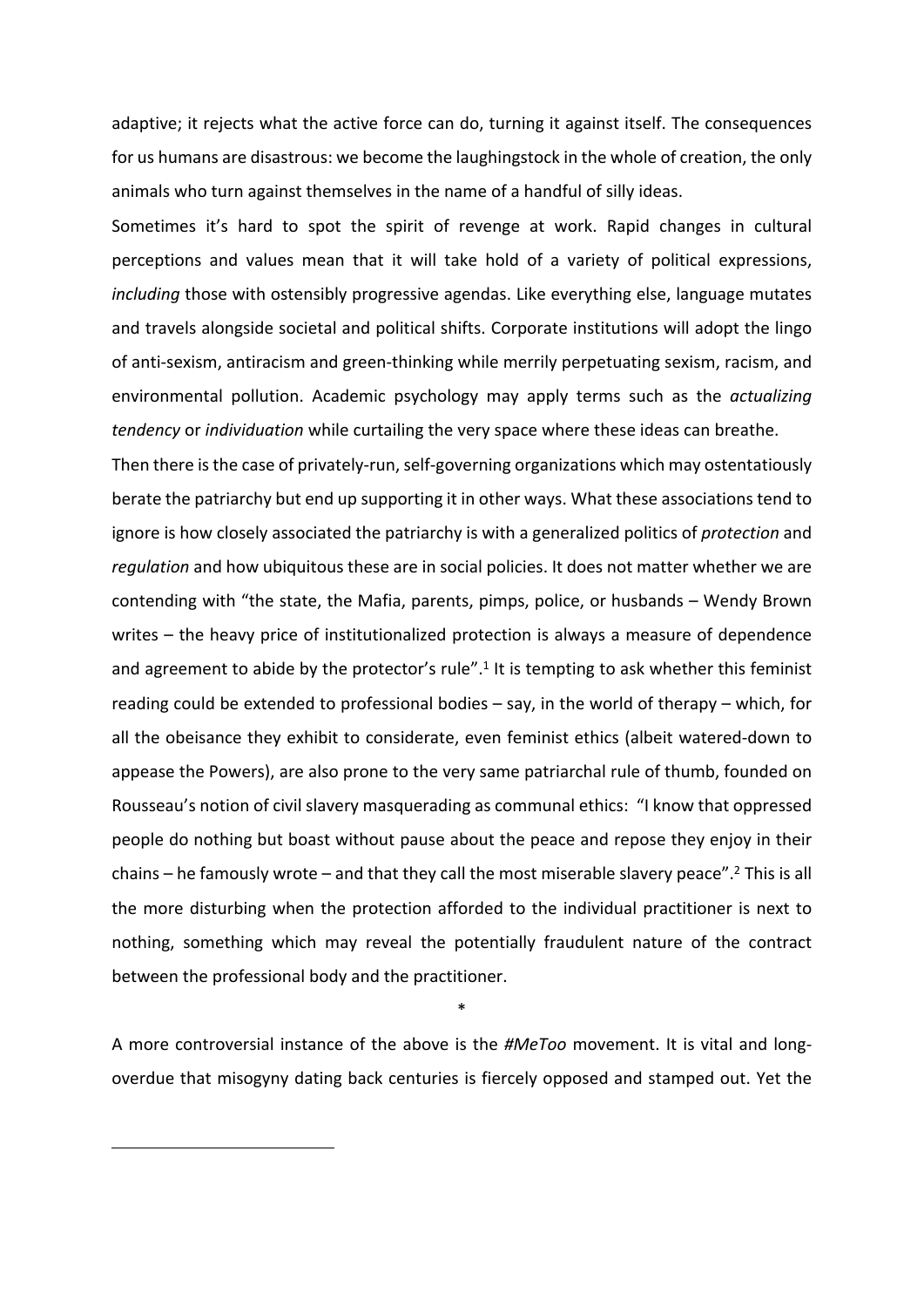"poisonous solidarities"<sup>3</sup> emerging over the last decade or so  $-$  between white mainstream feminism and the evangelical far-right, especially in the US, give pause for thought. In a recent book, Aya Gruber, professor of law at the University of Colorado, writes that when studying as a law student and looking at issues of sexual harassment and sexual crime she was caught in a dilemma: on the one hand, knowing that "gender crimes reflected and reinforced women's second-class status", she felt these had to be actively pursued and dealt with. On the other, she was "involved in public defence and anti-incarceration work and had come to regard the prison as a primary site of violence, racism, and degradation in society"<sup>4</sup>. It was after becoming a public defender that she "witnessed first-hand the prosecutorial machine". She goes on to say:

I felt a sense of disillusionment that the feminist movement I so admired played such a distinctive role in broadening and legitimizing the unconscionable penal state. As an academic, I was increasingly concerned that women's criminal law activism had not made prosecution and punishment more feminist. It had made feminism more prosecutorial and punishing.<sup>5</sup>

As other feminist writers who drew on the legacies of Angela Davis and Beth Richie have pointed out<sup>6</sup>, this prosecutorial streak did not *start* with #MeToo in 2017 but it did come to a crescendo around that time. Then as now, the assumption of what is often called 'carceral feminism' (from the Latin *carcer* for jail) is that women's safety can be ensured via state oppression and violence. What animates this kind of poisoned solidarity is *sex panic*, a particular form of fear which is rife both on the Left and the Right of political discourse. A sex panic is a social outbreak fuelled by the media and typified by the fear of innocence being endangered, an innocence habitually attributed to white women and children. An outbreak of sex panic usually requires the presence of the bad man, the predator  $-$  a loitering, changeable, social presence, a threat against which the righteous citizens can mobilize. The genealogy of this phenomenon is disturbing: it harks back to *The Birth of a Nation,* a 1915 film which glorifies racism and the KKK and which invariably depicts the bad man as black. With every case of sex panic – including the priests scandal, the prurient interests in the alleged 'free and wild sex' going on in religious cults and the like, the same set of predictable reactions emerges: huge media coverage; a simplistic narrative of good against evil which cannot be